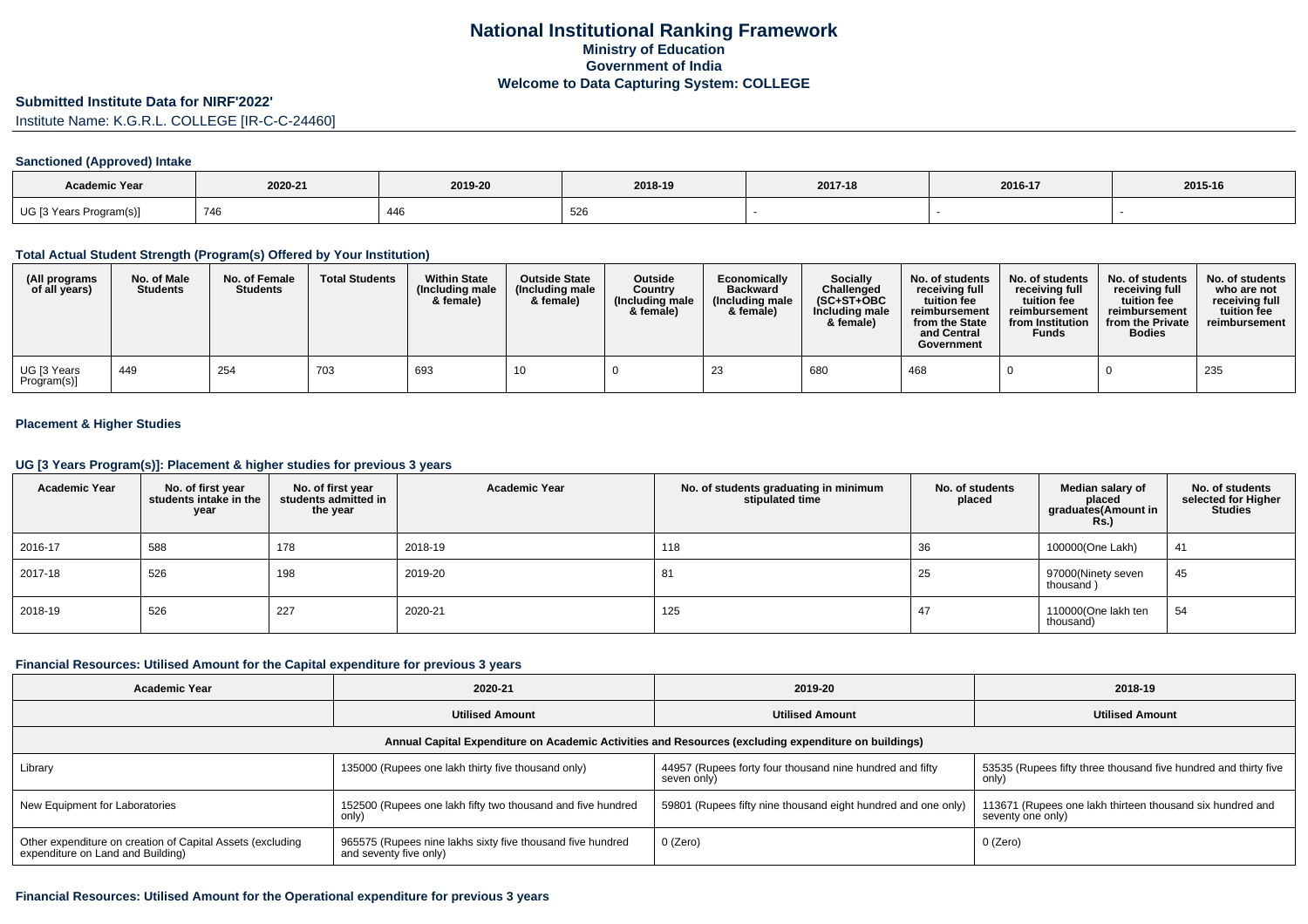| <b>Academic Year</b>                                                                                                                                                                            | 2020-21                                                                                  | 2019-20                                                                                                  | 2018-19                                                                           |  |  |  |  |  |  |
|-------------------------------------------------------------------------------------------------------------------------------------------------------------------------------------------------|------------------------------------------------------------------------------------------|----------------------------------------------------------------------------------------------------------|-----------------------------------------------------------------------------------|--|--|--|--|--|--|
|                                                                                                                                                                                                 | <b>Utilised Amount</b>                                                                   | <b>Utilised Amount</b>                                                                                   | <b>Utilised Amount</b>                                                            |  |  |  |  |  |  |
| <b>Annual Operational Expenditure</b>                                                                                                                                                           |                                                                                          |                                                                                                          |                                                                                   |  |  |  |  |  |  |
| Salaries (Teaching and Non Teaching staff)                                                                                                                                                      | 23065003 (Rupees two crores thirty lakhs sixty five thousand<br>and three only)          | 53989564 (Rupees five crores thirty nine lakhs eighty nine<br>thousand five hundred and sixty four only) | 29418604 (two crores ninety four lakhs eighteen thousand six<br>hundred and four) |  |  |  |  |  |  |
| Maintenance of Academic Infrastructure or consumables and<br>other running expenditures (excluding maintenance of hostels<br>and allied services, rent of the building, depreciation cost, etc) | 1672382 (Rupees sixteen lakhs seventy two thousand three<br>hundred and eighty two only) | 1599427 (Rupees fifteen lakhs ninety nine thousand four<br>hundred and twenty seven)                     | 1296061 (Rupees twelve lakhs ninety six thousand and sixty<br>one only)           |  |  |  |  |  |  |
| Seminars/Conferences/Workshops                                                                                                                                                                  | 5500 (Rupees five thousand and five hundred only)                                        | 0 (Zero)                                                                                                 | 40000 (Rupees forty thousand only)                                                |  |  |  |  |  |  |

# **PCS Facilities: Facilities of physically challenged students**

| 1. Do your institution buildings have Lifts/Ramps?                                                                                                         | Yes, more than 60% of the buildings |
|------------------------------------------------------------------------------------------------------------------------------------------------------------|-------------------------------------|
| 2. Do your institution have provision for walking aids, including wheelchairs and transportation from one building to another for<br>handicapped students? | No                                  |
| 3. Do your institution buildings have specially designed toilets for handicapped students?                                                                 | Yes, more than 60% of the buildings |

# **Faculty Details**

| Srno            | Name                                     | Age | <b>Designation</b>  | Gender | Qualification | <b>Experience (In</b><br>Months) | <b>Currently working</b><br>with institution? | <b>Joining Date</b> | <b>Leaving Date</b>      | <b>Association type</b> |
|-----------------|------------------------------------------|-----|---------------------|--------|---------------|----------------------------------|-----------------------------------------------|---------------------|--------------------------|-------------------------|
| $\mathbf{1}$    | <b>DRMVV</b><br>RAMANJANEYULU            | 56  | Associate Professor | Male   | Ph.D          | 251                              | Yes                                           | 07-06-2000          | --                       | Regular                 |
| $\overline{2}$  | <b>I RAMA CHANDRA</b><br><b>MURTHY</b>   | 53  | Lecturer            | Male   | M.A           | 31                               | Yes                                           | 21-10-1993          | $\overline{\phantom{a}}$ | Adhoc / Contractual     |
| 3               | <b>B JAHNAVI</b>                         | 43  | Lecturer            | Female | M.Sc.         | 13                               | Yes                                           | 07-07-2014          | --                       | Other                   |
| 4               | <b>G HARPER JYOTHI</b>                   | 33  | Lecturer            | Female | M.Sc.         | 11                               | Yes                                           | 01-09-2015          | ⊷.                       | Other                   |
| $5\phantom{.0}$ | T RAMA KRISHNA                           | 51  | Lecturer            | Male   | M.A           | 35                               | Yes                                           | 02-08-1993          | $\mathbf{u}$             | Adhoc / Contractual     |
| 6               | K V<br>SATYANARAYANA                     | 51  | Lecturer            | Male   | M. Phil       | 31                               | Yes                                           | 09-07-1997          | $\overline{\phantom{a}}$ | Adhoc / Contractual     |
| $\overline{7}$  | P LAKSHMI CHAYA                          | 41  | Lecturer            | Female | M.Sc.         | 24                               | Yes                                           | 02-08-2004          | --                       | Other                   |
| 8               | D NARASIMHA<br><b>MURTHY</b>             | 34  | Lecturer            | Male   | MP.Ed.        | 11                               | Yes                                           | 01-10-2015          | $\overline{\phantom{a}}$ | Other                   |
| 9               | <b>DRMVB</b><br>GANGADHARA<br><b>RAO</b> | 52  | Lecturer            | Male   | Ph.D          | 298                              | Yes                                           | 17-07-1996          | $\overline{\phantom{a}}$ | Regular                 |
| 10              | N ANIL KUMAR                             | 37  | Lecturer            | Male   | <b>MCA</b>    | 20                               | Yes                                           | 01-07-2009          | $\overline{\phantom{a}}$ | Other                   |
| 11              | P MURALI MOHAN                           | 43  | Lecturer            | Male   | M. Phil       | 18                               | Yes                                           | 29-09-2007          | $\sim$                   | Other                   |
| 12              | K NARASIMHA<br><b>RAO</b>                | 60  | Lecturer            | Male   | M.COM         | 22                               | Yes                                           | 01-07-2007          | $\overline{\phantom{a}}$ | Other                   |
| 13              | <b>BVGSSSWAMY</b>                        | 45  | Lecturer            | Male   | M.A           | 28                               | Yes                                           | 05-08-2000          | $\overline{\phantom{a}}$ | Adhoc / Contractual     |
| 14              | DR M HARANATH<br><b>BABU</b>             | 58  | Associate Professor | Male   | Ph.D          | 335                              | Yes                                           | 01-09-1993          | $\sim$                   | Regular                 |
| 15              | K VENKATA<br><b>RAMANA</b>               | 53  | Lecturer            | Male   | M. Phil       | 33                               | Yes                                           | 05-11-1992          | $\overline{\phantom{a}}$ | Adhoc / Contractual     |